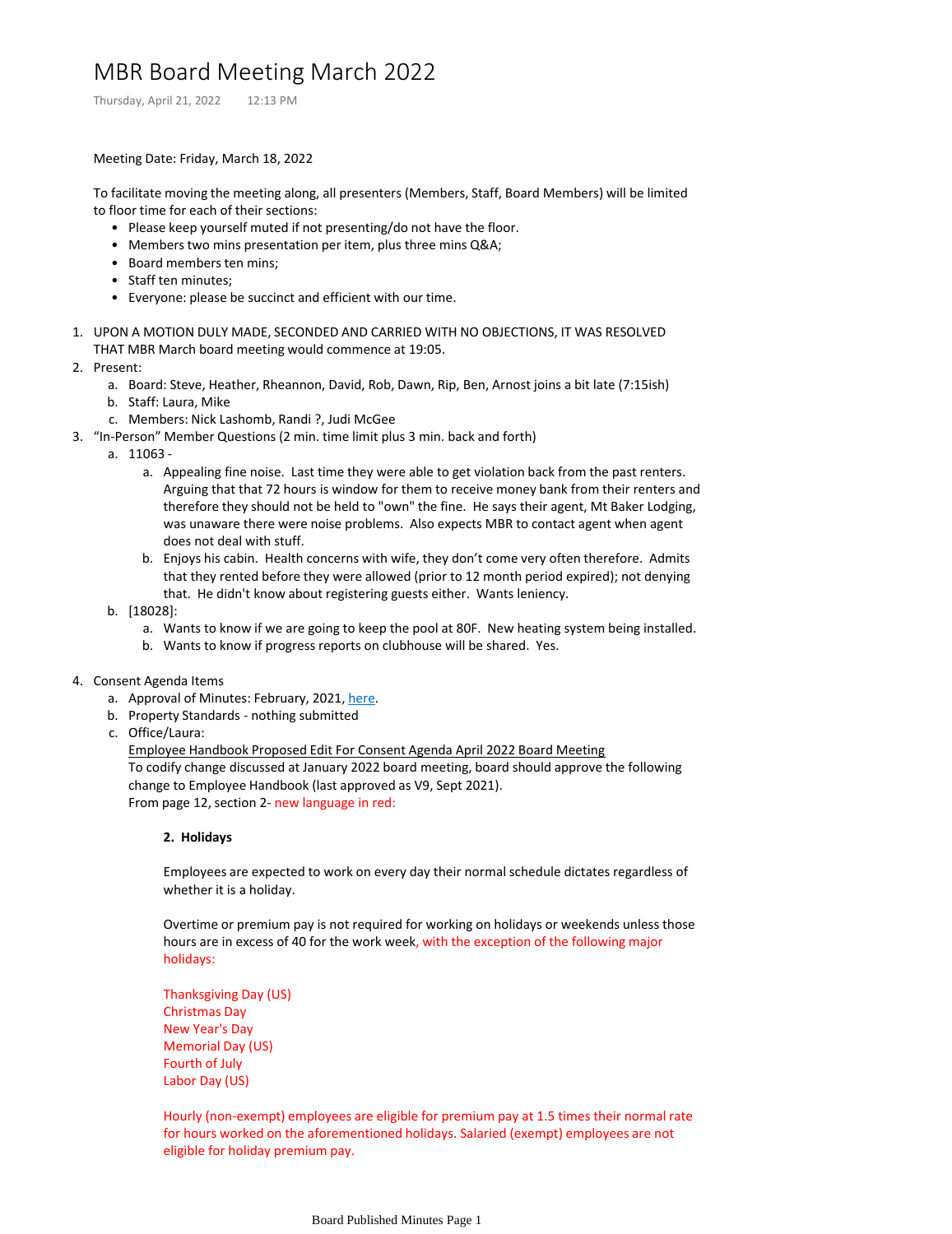## d. Legal & Insurance

- a. Min Property Standards language changes still under review.
- b. Still waiting on the recording of the documents for the former Stratis lots
- c. Insurance has been renewed for the year.
- d. Bylaw language change to manage multi-person households and board seats:

#### **ARTICLE VI. DIRECTORS**

Section 1. The business, property and affairs of the Community Club shall be managed by the Board of Directors composed of nine (9) members. The directors shall be elected annually by the members of the Community Club at the annual meeting for a term of three (3) years. The President shall be elected annually by a majority vote of the Board of Directors and serve a term of one (1) year. The President may be reelected by the Board but may serve no more than 3 terms.

No director of the Board may also be an employee of MBRCC. (as amended June 7, 2008)

### Only one (1) of any number of co-owners of any residential lot or lots may serve on the Board at any given time. (Proposed amendment March 18, 2022)

#### e. Violations:

| f. | 11068 | 16-Feb 11068 | Whistle<br>r Lane       | Pac          | Broken<br>Gate by<br>contrac<br>tor | c.m. | fine           | \$200 | 5-Mar                                                | appeali<br>ng@<br>3/18 | Fine for<br>breakin<br>g front<br>gate/Re<br>sponde<br>$d$ 2-27<br>appeali<br>ng fine                                  |      |      |       |                                            |
|----|-------|--------------|-------------------------|--------------|-------------------------------------|------|----------------|-------|------------------------------------------------------|------------------------|------------------------------------------------------------------------------------------------------------------------|------|------|-------|--------------------------------------------|
|    | 18010 | 23-Feb 18010 | Glacier<br>Rim<br>Drive | <b>Brake</b> | Noise<br>Compla<br>int 2/17         | c.m. | fine           | \$200 |                                                      |                        | repeate<br>d noise<br>complai<br>nts<br>from<br>neighb<br>ors.<br>Letter<br>also<br>sent to<br>Mt.<br>Baker<br>Lodging |      |      |       |                                            |
|    | 18010 | 23-Feb 18010 | Glacier<br>Rim<br>Drive | <b>Brake</b> | Noise<br>Compla<br>int 2/18         | c.m. | fine           | \$725 | This<br>should<br>have<br>been<br>sent for<br>\$400. |                        | repeate<br>d noise<br>complai<br>nts<br>from<br>neighb<br>ors.<br>Letter<br>also<br>sent to<br>Mt.<br>Baker<br>Lodging |      |      |       |                                            |
|    | 18016 | 28-Feb 18016 | Glacier<br>Rim<br>Drive |              |                                     |      | <b>Bradner</b> |       | Drove<br>through<br>and<br>broke<br>front            |                        |                                                                                                                        | b.m. | fine | \$200 | Rental<br>Guest<br>drove<br>through<br>and |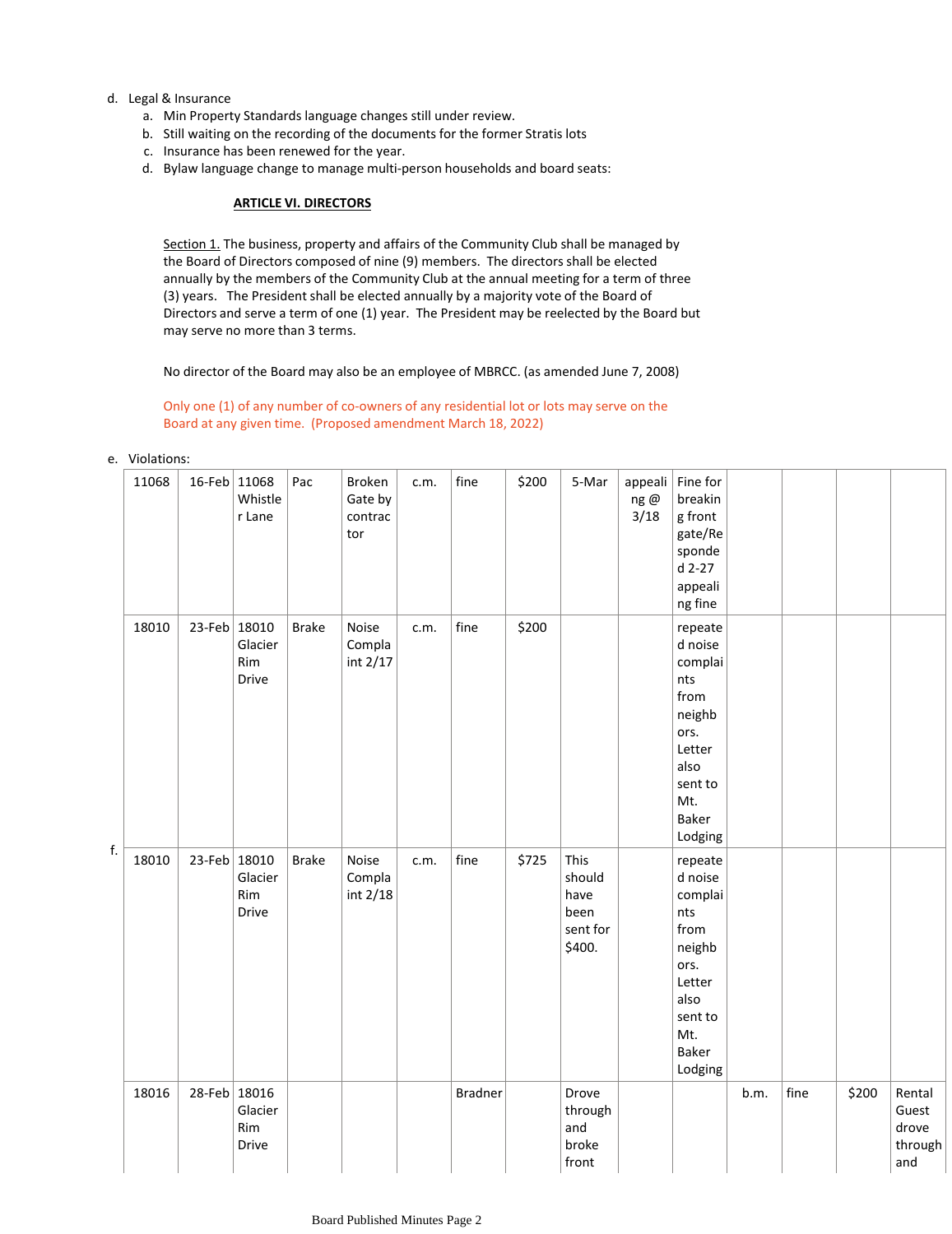|  |  |  |  | gate |  |  | broke |
|--|--|--|--|------|--|--|-------|
|  |  |  |  |      |  |  | front |
|  |  |  |  |      |  |  | gate  |

g. President's Letter for AGM (from email thread):

#### 2022 AGM Date

The MBR Board is happy to announce the date of 2022's virtual Annual General Meeting for Saturday, June 25th, 2022. Registration and Zoom Q&A to start at 12:30PM, with the meeting called to order at 1:30PM.

This is not your official AGM notice. These will be mailed or emailed (according to your indicated preference) on or before May 25th. If you are willing to accept an emailed AGM notice, please make sure to check the box for "AGM Voting Communications" in the settings box on the homepage of your portal account. Access your portal account at portal.mtbakerrim.com , or email office@mtbakerrim.com if you need help accessing your account. Emailing AGM notices helps to save time and materials costs, so we appreciate you choosing this option if it works for you. The full packet of AGM materials, including 2021 AGM draft minutes and 2021 financial statements, will be available on our website at [www.mtbakerrim.com/2022-agm](http://www.mtbakerrim.com/2022-agm) (currently in progress).

Regarding Board of Director nominations, 8 seats have unexpired terms, and 1 seat is currently filled by an interim director who will be running to solidify her position (she currently serves as the Violations Director). If you would like to nominate yourself for the open position, please email office@mtbakerrim.com with a short statement to post to the 2022 AGM webpage and ballot.

Thanks, MBR Board of Directors

- h. Secretary nothing to report.
- i. G&M nothing submitted
- j. Mike nothing submitted
- k. Financials:
	- Member at 11077 requests 2022 dues payment plan due to financial hardship. Has a. submitted \$350 and requests to pay remainder in September. Grant request, but if not paid by September 30th, accrue back interest from 3/1/22.Member at 11077 requests 2022 dues payment plan due to financial hardship. Has submitted \$350 and requests to pay remainder in September. Grant request, but if not paid by September 30th, accrue back interest from 3/1/22.
	- b. Review Items [Default \(sharepoint.com\)](https://mtbakerrim.sharepoint.com/sites/mbrboard/ReviewItems/AllItems.aspx?RootFolder=%2Fsites%2Fmbrboard%2FShared%20Documents%2FFINANCIALS%2F2022%20Monthly%20Financials&FolderCTID=0x012000B6AE82B15273DD48A386BCF4CF69FE3D&View=%7BF3330C0A%2DC1EA%2D4758%2D8FF7%2D6FB14D754F39%7D)
	- c. Will need to set date/time in late March for special budget review meeting, as below:
		- i. 2023 Operating Budget [\(linked here\)](https://mtbakerrim.sharepoint.com/:x:/r/sites/mbrboard/_layouts/15/Doc.aspx?sourcedoc=%7B360BF23E-5668-4DD4-9C7A-227B37103808%7D&action=edit&source=https%3A%2F%2Fmtbakerrim.sharepoint.com%2Fsites%2Fmbrboard%2FReviewItems%2FAllItems.aspx%3FRootFolder%3D%252Fsites%252Fmbrboard%252FShared%2520Documents%252FTreasurer%252FBudgets%252FBudgets%2520for%25202022%2520AGM%2520%25282023%2520Budget%2529%26FolderCTID%3D0x012000B6AE82B15273DD48A386BCF4CF69FE3D%26View%3D%257BF3330C0A%252DC1EA%252D4758%252D8FF7%252D6FB14D754F39%257D)
		- ii. 2023 Capital Reserve Plan Budget [\(linked here](https://mtbakerrim.sharepoint.com/:x:/r/sites/mbrboard/_layouts/15/Doc.aspx?sourcedoc=%7B5F564811-D6D8-4C8E-AEC0-E41C26C7BC6F%7D&action=edit&source=https%3A%2F%2Fmtbakerrim.sharepoint.com%2Fsites%2Fmbrboard%2FReviewItems%2FAllItems.aspx%3FRootFolder%3D%252Fsites%252Fmbrboard%252FShared%2520Documents%252FTreasurer%252FBudgets%252FBudgets%2520for%25202022%2520AGM%2520%25282023%2520Budget%2529%26FolderCTID%3D0x012000B6AE82B15273DD48A386BCF4CF69FE3D%26View%3D%257BF3330C0A%252DC1EA%252D4758%252D8FF7%252D6FB14D754F39%257D))
- 5. New and Continuing Business
	- a. Violations
		- a. 18010 Ongoing noise issues impacting neighbors. Fine levied, wants to appeal fine. First for \$200 and second for \$400. Heather proposes change second fine to \$200 for \$400 total for both fines. UPON A MOTION DULY MADE, SECONDED AND CARRIED WITH NO OBJECTIONS, IT WAS RESOLVED THAT MBR would fine a total of \$400 for both fines.
		- b. [11063] Heather proposes: 50% reduction on both fines. Rheannon wants to keep the \$750 early renting fine whole. UPON A MOTION DULY MADE, SECONDED AND CARRIED WITH NO OBJECTIONS, IT WAS RESOLVED THAT MBR reduce registration fine by 50% and keep early renting fine whole.
		- c. Dawn will write a reminder for Heather about renters following our rules.
		- d. Properties that store garbage outside is becoming a big problem. Animals get into trash and create a mess that typically gets cleaned up by staff or neighbors and not by owners. Problem is caused by rental cabins. MBR needs to fix this so it's not allowed. UPON A MOTION DULY MADE, SECONDED AND CARRIED WITH NO OBJECTIONS, IT WAS RESOLVED THAT Violations/MBR would draft a rule stating that garbage and trash should not be stored outdoors under any conditions.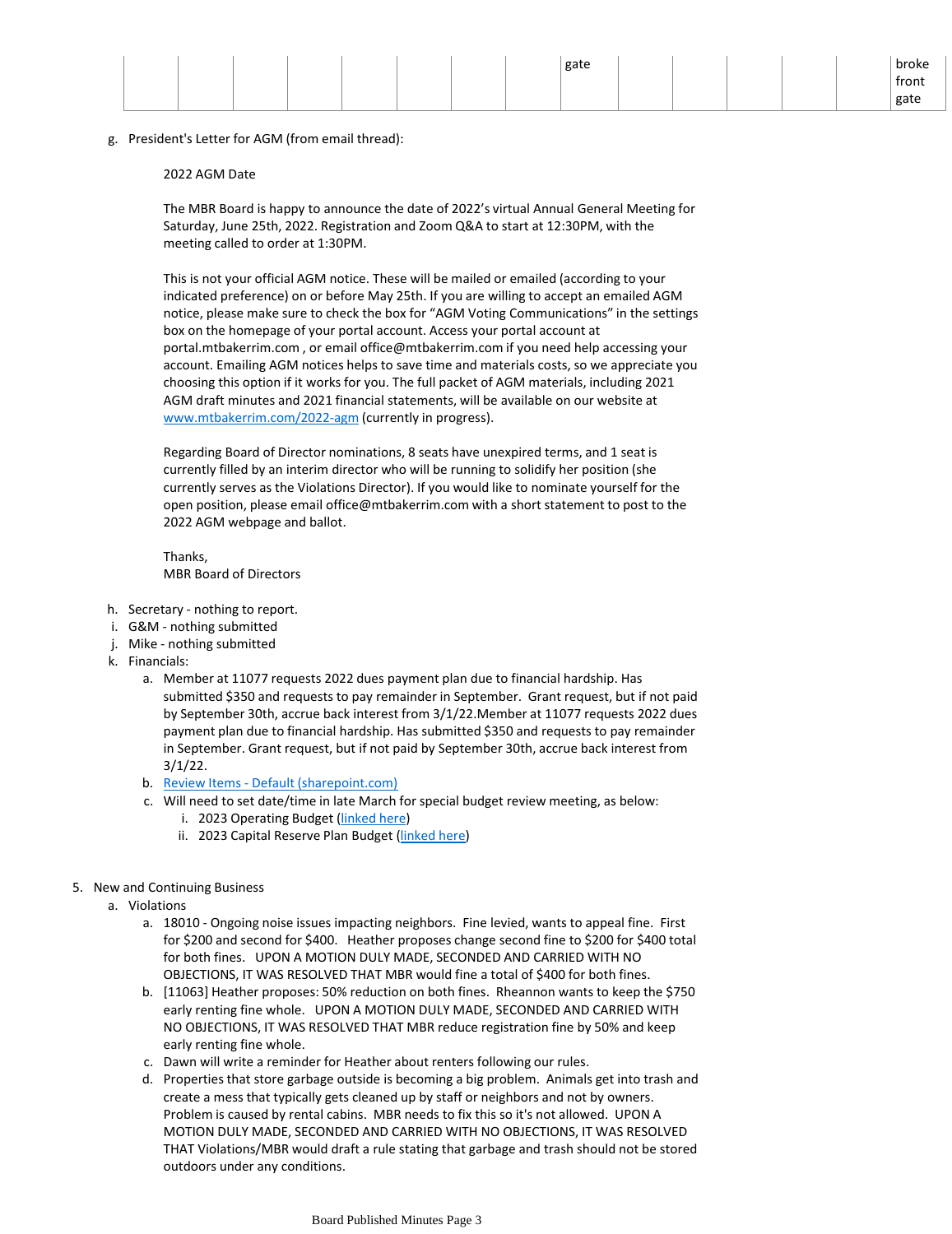|    | 11063 | 23-Feb 11063 | Whistle<br>r Lane | Renting<br>cabin in<br>first<br>year of<br>owners<br>hip                   | c.m. | fine | \$750   | appeali<br>ng@<br>3/18 | Rental<br>Violatio<br>$n -$<br>respons<br>ive. wo<br>rking<br>with<br>Laura<br>to<br>provide<br>info                               |
|----|-------|--------------|-------------------|----------------------------------------------------------------------------|------|------|---------|------------------------|------------------------------------------------------------------------------------------------------------------------------------|
| e. | 11063 | 23-Feb 11063 | Whistle<br>r Lane | Renting<br>cabin<br>without<br>submitti<br>ng<br>required<br>paperw<br>ork | c.m. | fine | \$1,800 | appeali<br>ng@<br>3/18 | Rental<br>Violatio<br>$n -$<br>\$150x<br>$12 =$<br>\$1800<br>respons<br>ive. wo<br>rking<br>with<br>Laura<br>to<br>provide<br>info |

f. Ongoing problem with one dog owner not picking up dog feaces. Violations to check with Ken and Chris about their apparently catching this person and even providing them with poop bags. If confirmed, should be levied a fine.

- b. Secretary n/a
- c. Treasurer
	- a. New Member Fee suggestion Transfer Fee Laura corrects Rob that we do charge \$150 transfer fee at closing. Steve's schtick is new owners pay a fee to join our Community Club. Initiation Fee…. Lots of discussion about this idea.
	- b. UPON A MOTION DULY MADE, SECONDED AND CARRIED WITH NO OBJECTIONS, IT WAS RESOLVED to change the transfer fee to \$725 today. We will look into increasing this further.
- d. President nada
- G&M Rip. e.
	- a. Expenses wants to know our Run Rate and variables? Cost centers? Likely Garbage and Recycling is biggest controllable cost.
	- Wants to change title of assistant caretaker to Building and Grounds Maintenance Lead. He b. will send out something to change this before the AGM.
		- i. Rob adds that this would impact Chris' title, as well. We would need to align his title as well.
	- c. He wants to make a motion to Close out Prop Standards changes by April-15, and have it automatically approved by next meeting. So, we have a date certain for input. And we spin into discussing individual items.
		- i. Date certain for comments: submitted by SOB (COB) Friday, April-8. Rip has until April-12 due to being out of country.
		- ii. Thoughts/issues to be inserted as comments in the Word doc and individually sent to Steve for his review. This way he can have time to digest. He is also having surgery in another week or two… so will be down for the count for a while.
- f. Mike
	- a. R&R will do Clubhouse Work om Apr-20th. Will take the prob six weeks to complete jacking work.
		- i. Cash flow issue for further work.
		- ii. Plumbing work could run into six figures. BOARD NEEDS TO UNDERSTAND POTENTIAL RISKS OF ATTEMPTING TO DO PLUMBING WORK INTERNALLY.
		- iii. Proposes we do demo and trim work in-house.
		- iv. Flooring installed during Fall